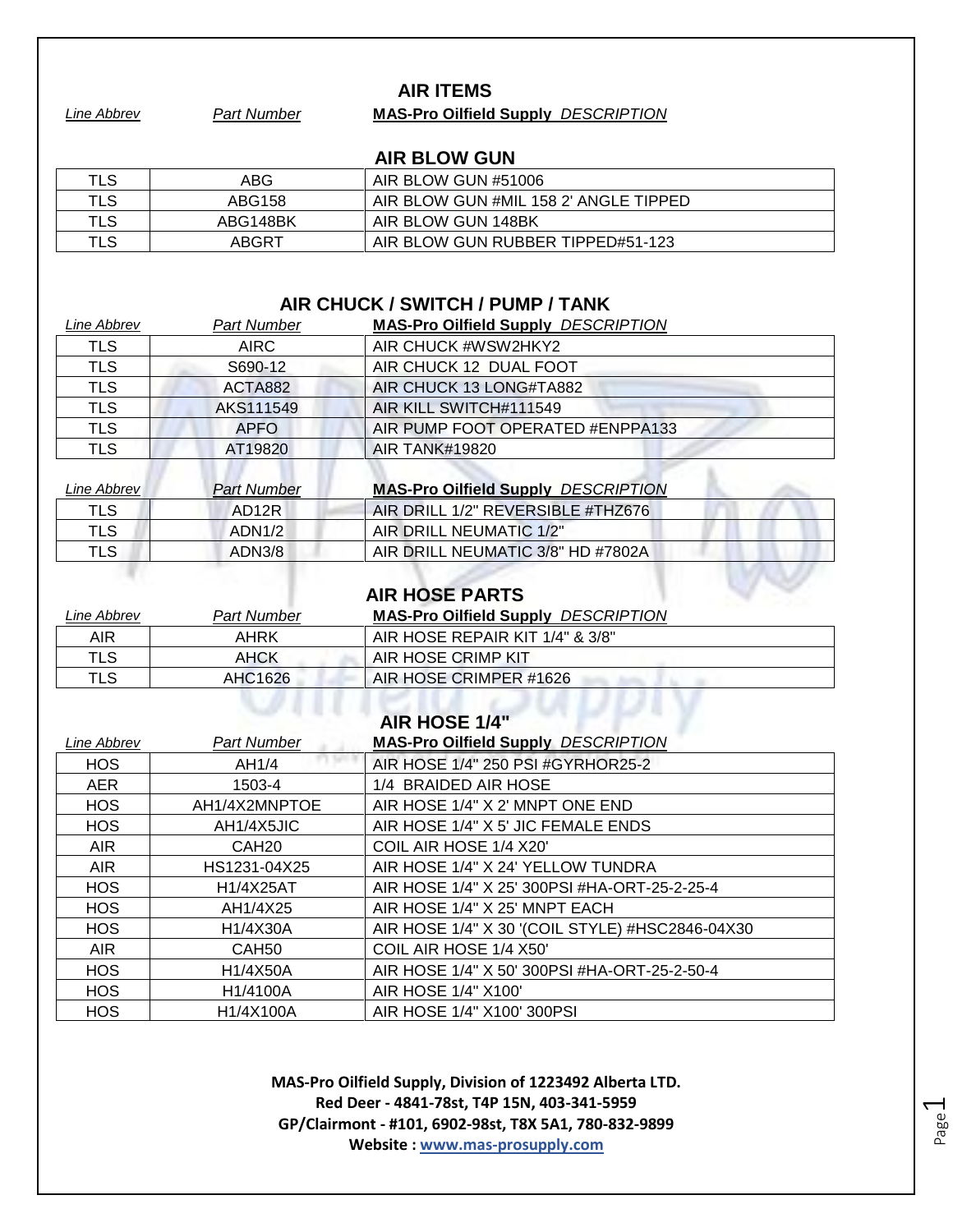|             |               | AIR HOSE 3/8"                                   |
|-------------|---------------|-------------------------------------------------|
| Line Abbrev | Part Number   | <b>MAS-Pro Oilfield Supply DESCRIPTION</b>      |
| <b>HOS</b>  | AH3/8         | AIR HOSE 3/8" 250 PSI #GYRHOR38-2               |
| <b>AER</b>  | 15036         | 3/8 BRAIDED AIR HOSE                            |
| <b>AIR</b>  | K1231-06      | AIR HOSE 3/8" TUNDRA YELLOW                     |
| <b>HOS</b>  | HA3/8X10C     | HOSE AIR 3/8" X 12' COIL STYLE #AAACTM25        |
| <b>HOS</b>  | AH3/8X14'JIC  | AIR HOSE 3/8" X 14' FJIC EACH                   |
| <b>HOS</b>  | AH3/8X18      | AIR HOSE 3/8" X 18' MNPT EACH                   |
| <b>HOS</b>  | AH3/8X25      | AIR HOSE 3/8" X 25' MNPT EACH                   |
| <b>AIR</b>  | HS1231-06X25  | AIR HOSE 3/8" X 25' YELLOW TUNDRA               |
| <b>HOS</b>  | AH3/8X30      | AIR HOSE 3/8" X 30' MNPT EACH                   |
| <b>HOS</b>  | H1/4X50AC     | AIR HOSE 3/8" X 50' (COIL STYLE) #HSC2846-06X50 |
| <b>HOS</b>  | AH3/8X501/4   | AIR HOSE 3/8" X 50' 1/4" MNPT EACH #20570687    |
| <b>HOS</b>  | AH3/8X50      | AIR HOSE 3/8" X 50' MNPT EACH                   |
| <b>HOS</b>  | AH3/8X50HR    | AIR HOSE 3/8" X 50' W/ HOSE REEL                |
| AIR.        | HS1231-06X50  | AIR HOSE 3/8" X 50' YELLOW TUNDRA               |
| <b>HOS</b>  | <b>AHCOIL</b> | AIR HOSE COILED 3/8" X 50" C/W 1/4" NPT ENDS    |
| <b>HOS</b>  | H3/8X50B      | HOSE 3/8" X 50' MNPT X MNPT AIR BLACK           |
| <b>HOS</b>  | H3/8X50BLUE   | HOSE 3/8" X 50' MNPT X MNPT AIR BLUE            |
| <b>HOS</b>  | H3/8X50R      | HOSE 3/8" X 50' MNPT X MNPT AIR RED             |
| HOS         | H3/8X120R     | HOSE 3/8" X 120' MNPT X MNPT AIR RED            |
| <b>HOS</b>  | AH3/8X100     | AIR HOSE 3/8" X 100' MNPT EACH END              |
| <b>AIR</b>  | HS1231-06X100 | AIR HOSE 3/8" X 100' YELLOW TUNDRA              |
|             |               |                                                 |

### **AIR HOSE 1/2"**

| Line Abbrev | <b>Part Number</b> | <b>MAS-Pro Oilfield Supply DESCRIPTION</b>   |
|-------------|--------------------|----------------------------------------------|
| <b>MSC</b>  | H1/2X50'A          | HOSE 1/2" X 50' AIR MNPT EACH                |
| <b>HOS</b>  | AH1/2250           | AIR HOSE 1/2" 250PSI #HOR502                 |
| <b>HOS</b>  | $H1/2X6$ A         | HOSE 1/2" X 6' AIR MNPT EACH                 |
| <b>HOS</b>  | H1/2X10'A          | HOSE 1/2" X 10' AIR MNPT EACH                |
| <b>HOS</b>  | H1/2X25AT          | AIR HOSE 1/2" X 25' 300PSI #HA-ORT-50-2-25-8 |
| <b>HOS</b>  | H1/2X30AT          | AIR HOSE 1/2" X 30' 300PSI MNPT EACH END     |
| <b>HOS</b>  | H1/2X50A           | AIR HOSE 1/2" X 50' 300PSI #HA-ORT-50-2-50-8 |
| <b>HOS</b>  | H1/2X100A          | AIR HOSE 1/2" X 100' 300PSI                  |

# **AIR HOSE 1" & 1-1/2"**

| Line Abbrev | <b>Part Number</b> | <b>MAS-Pro Oilfield Supply DESCRIPTION</b> |
|-------------|--------------------|--------------------------------------------|
| <b>HOS</b>  | AH1200             | AIR HOSE 1" 200PSI #HOR1002                |
| <b>HOS</b>  | AH1X25C            | AIR HOSE 1" X 25' W/CHICAGO ENDS           |
| <b>HOS</b>  | AH1X50C            | AIR HOSE 1" X 50' W/CHICAGO ENDS           |
| HOS         | AH1-1/2            | AIR HOSE 1-1/2" 200PSI #HOR1502            |
|             |                    |                                            |

**MAS-Pro Oilfield Supply, Division of 1223492 Alberta LTD. Red Deer - 4841-78st, T4P 15N, 403-341-5959 GP/Clairmont - #101, 6902-98st, T8X 5A1, 780-832-9899 Website : www.mas-prosupply.com**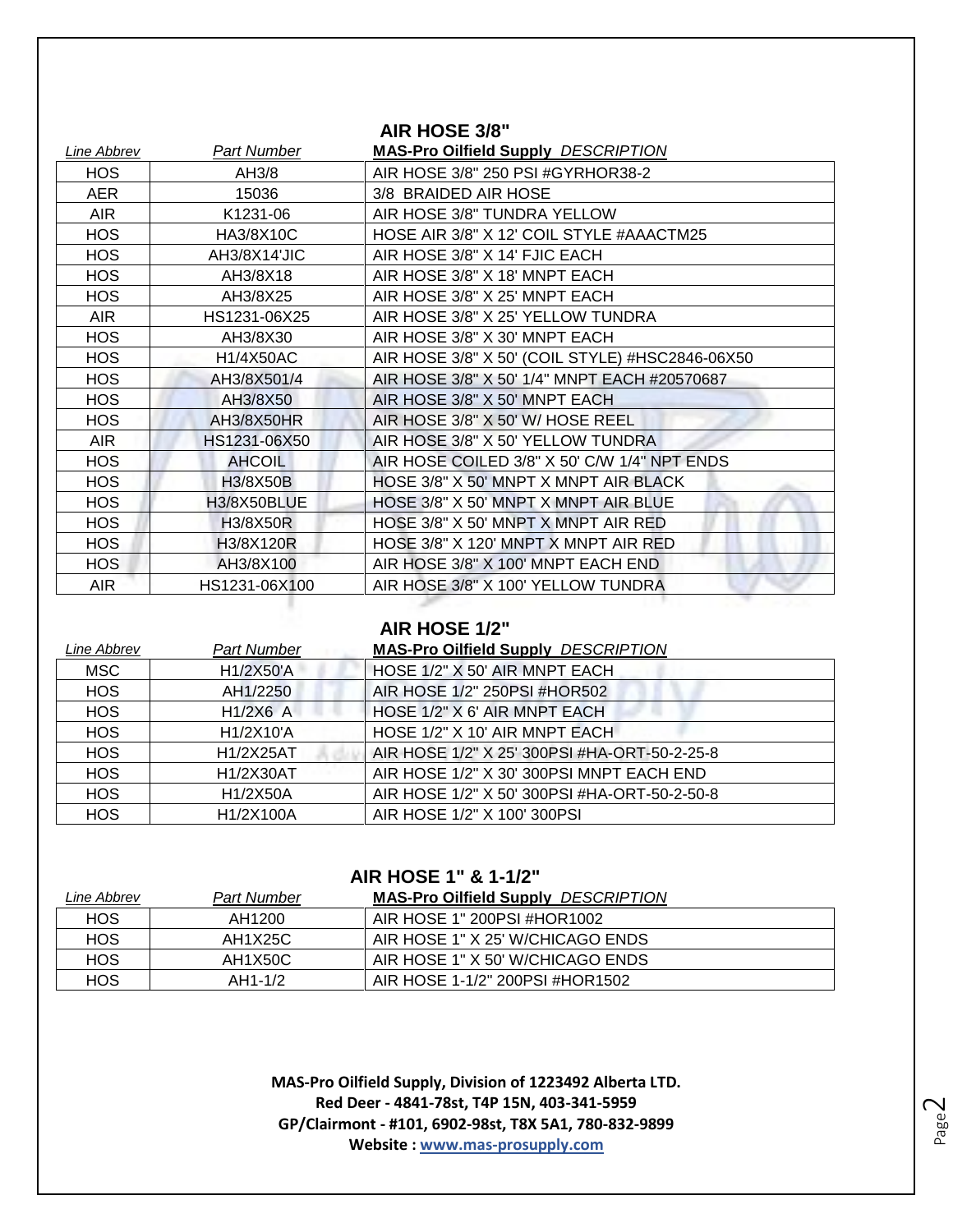# **AIR BRAKE HOSE**

| Line Abbrev | <b>Part Number</b>    | <b>MAS-Pro Oilfield Supply DESCRIPTION</b>   |
|-------------|-----------------------|----------------------------------------------|
| <b>AIR</b>  | $C-64-BK$             | AIR BRAKE HOSE 1/4" SYNFLEX                  |
| <b>TRK</b>  | ABH3/8                | AIR BRAKE HOSE 3/8"                          |
| <b>TRK</b>  | ABH3/8SB              | AIR BRAKE HOSE 3/8" STEEL BRAIDED            |
| <b>TRK</b>  | ABH3/8X15             | AIR BRAKE HOSE 3/8" X 15' BLUE #COILAIR15BLU |
| <b>TRK</b>  | ABH3/8X15SET          | AIR BRAKE HOSE 3/8" X 15' BLUE/RED (SET)     |
| <b>HOS</b>  | H1/2X2'A              | HOSE 1/2" X 2' AIR BRAKE MNPT EACH           |
| <b>HOS</b>  | H1/2X3'A              | HOSE 1/2" X 3' AIR BRAKE MNPT EACH           |
| <b>HOS</b>  | H <sub>3</sub> /4X2'A | HOSE 3/4" X 2' AIR BRAKE MNPT EACH           |

# **AIR FITTING FITTING BARB X BARB / MNPT**

| Line Abbrev | <b>Part Number</b> | <b>MAS-Pro Oilfield Supply DESCRIPTION</b> |
|-------------|--------------------|--------------------------------------------|
| <b>AIR</b>  | 5/8BXB             | 5/8 BRASS BARBXBARB #129-10                |
| AIR.        | <b>BXB3/4</b>      | BARBXBARB 3/4                              |
| <b>AIR</b>  | BXMNPT3/4          | BARBXMNPT 3/4                              |
| AIR         | BXMNPT1            | <b>BARBXMNPT 1</b>                         |

# **AIR FITTING NPT X TUBE**

 $\mathcal{L}(\mathcal{L},\mathcal{L})$ 

| Line Abbrev | <b>Part Number</b>                      | <b>MAS-Pro Oilfield Supply DESCRIPTION</b> |
|-------------|-----------------------------------------|--------------------------------------------|
| <b>AIR</b>  | F1/4NPTX1/2T                            | FITTING 1/4 NPTX1/2 TUBE STAINLESS         |
| <b>AIR</b>  | F1/4NPTX1/4T                            | FITTING 1/4 NPTX1/4 TUBE STAINLESS         |
| AIR.        | F1/4NPTX3/8T                            | FITTING 1/4 NPTX3/8 TUBE STAINLESS         |
| <b>AIR</b>  | F1/4NPTX1/4TE                           | FITTING 1/4 NPTX1/4 TUBE STAINLESS ELBOW   |
| AIR         | F <sub>1</sub> /4NPTX <sub>3</sub> /8TE | FITTING 1/4 NPTX3/8 TUBE STAINLESS ELBOW   |

#### **AIR FITTING TUBE X TUBE**

| Line Abbrev | Part Number | <b>MAS-Pro Oilfield Supply DESCRIPTION</b> |
|-------------|-------------|--------------------------------------------|
| AIR.        | F1/4TX1/4T  | FITTING 1/4 TUBEX1/4 TUBE STAINLESS        |
| AIR         | F1/4TX3/8T  | FITTING 1/4 TUBEX3/8 TUBE STAINLESS        |
| AIR         | F1/4TX1/4TE | FITTING 1/4 TUBEX1/4 TUBE STAINLESS ELBOW  |
| AIR         | F1/4TX3/8TE | FITTING 1/4 TUBEX3/8 TUBE STAINLESS ELBOW  |

**MAS-Pro Oilfield Supply, Division of 1223492 Alberta LTD. Red Deer - 4841-78st, T4P 15N, 403-341-5959 GP/Clairmont - #101, 6902-98st, T8X 5A1, 780-832-9899 Website : www.mas-prosupply.com**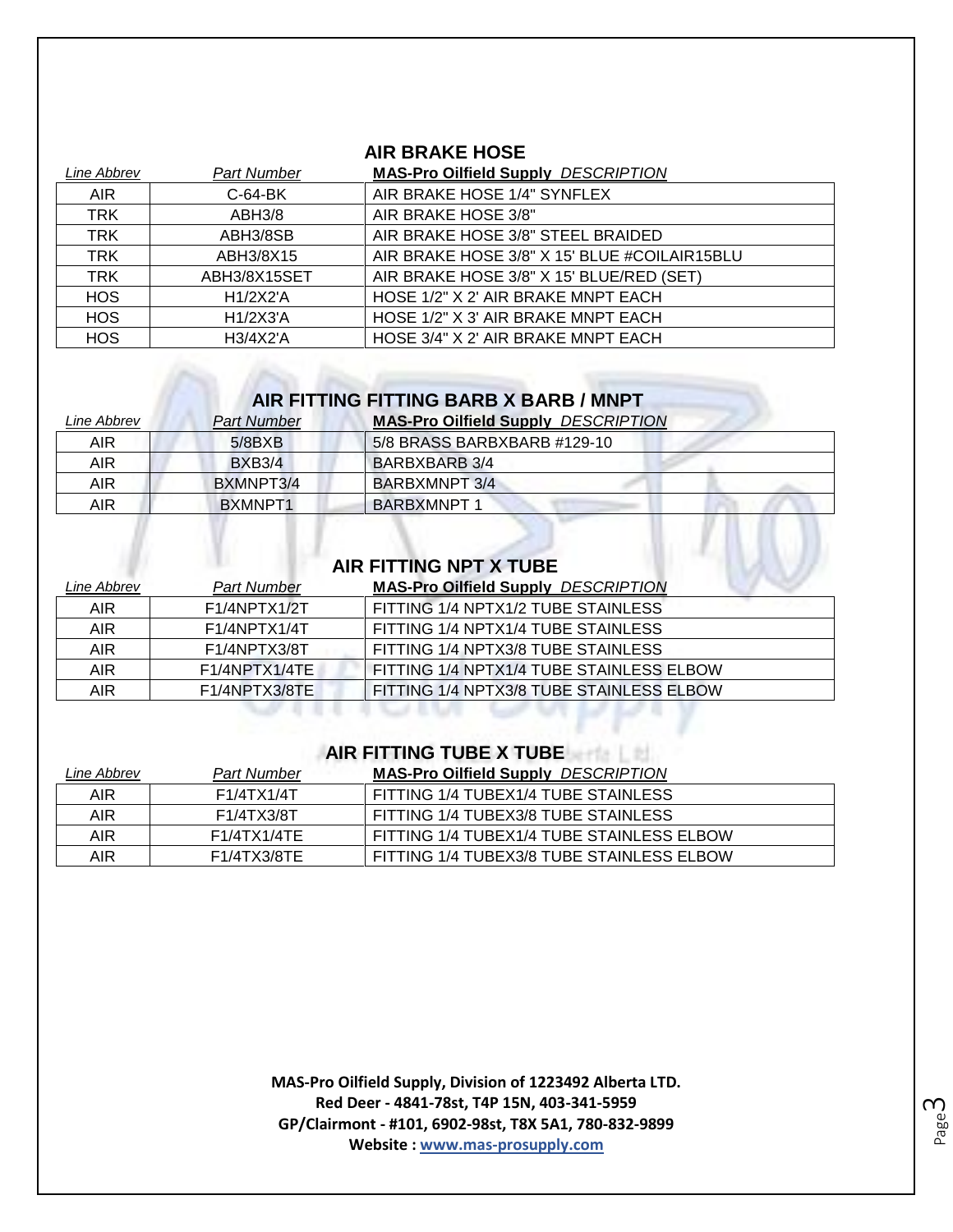### **AIR FITTINGS ASSORTED**

| <b>Line Abbrev</b> | <b>Part Number</b>                      | <b>MAS-Pro Oilfield Supply DESCRIPTION</b> |
|--------------------|-----------------------------------------|--------------------------------------------|
| <b>AIR</b>         | F1/8NPTX3/8JIC                          | FITTING 1/8 NPTX3/8 JIC #202126            |
| <b>AIR</b>         | AFA1/4                                  | AIR FITTING ASSORTMENT1/4                  |
| AIR.               | F <sub>1</sub> /4JICMX <sub>1</sub> /4M | FITTING 1/4 JIC MNPTX1/4 MNPT              |
| <b>AIR</b>         | F1/4MJICXMNPTE                          | FITTING 1/4 MJICX1/4 MNPT 90 ELBOW         |
| AIR.               | F <sub>1</sub> /4JICP                   | FITTING 1/4 JIC PLUG #900599-4             |
| AIR.               | F1/4JICC                                | FITTING 1/4 JIC FNPT CAP #210292-4         |
| AIR.               | F1/4JICCRE                              | FITTING 1/4 JIC FNPTX1/4 REUSABLE END      |
| AIR.               | <b>BN0404MP</b>                         | ADAPTER 1/4 HOSEX1/4 MNPT                  |
| AIR.               | MP-T209-0404                            | 1/4HOSE-1/4NPT MALE                        |
| AIR.               | 3/8AA                                   | 3/8 AIR ASSORTMENT                         |
| <b>AIR</b>         | AC3/8FCT                                | 3/8 NPT FEMALE TIP #MIL1838                |
| AIR.               | AFA1/2                                  | AIR FITTING ASSORTMENT1/2                  |
| AIR.               | 1/2SFXF                                 | 1/2 SWIVEL(FEMALEXFEMALE)                  |
| <b>AIR</b>         | MP-T709-1212                            | 3/4HOSE-3/4NPT MALE                        |
| AIR.               | 1-1/4MNPTX1-1/4MJICC                    | 1-1/4 MNPTX1-1/4 MJIC                      |
| <b>AIR</b>         | F1-1/2X1-1/2J                           | FITTING 1-1/2 MNPTX1-1/2 MJIC              |
| <b>AIR</b>         | F1-1/2FX1-1/4M                          | FITTING 1-1/2 FNPTX1-1/4 MNPT              |
| AIR.               | <b>AHC</b>                              | ASSORTMENT OF HOSE CLAMPS                  |
| AIR.               | DM2AFF                                  | DIXON M2 AIR FITTING FEMALE(RED L#2MF2-B)  |
| <b>AIR</b>         | DM2AFM                                  | DIXON M2 AIR FITTING MALE RED L#M2F2)      |
| <b>AIR IMPACT</b>  |                                         |                                            |

| Line Abbrev | <b>Part Number</b> | <b>MAS-Pro Oilfield Supply DESCRIPTION</b> |
|-------------|--------------------|--------------------------------------------|
| <b>TLS</b>  | AI1/2              | AIR IMPACT 1/2" HD #CP7736                 |
| <b>JET</b>  | 400313             | AIR IMPACT 3/4" SUPER HD                   |
| <b>TLS</b>  | CP7769             | AIR IMPACT 3/4" CHICAGO PNEUMATIC          |
| <b>TLS</b>  | CP7763             | AIR IMPACT 3/4" CHICAGO PNEUMATIC          |
| <b>TLS</b>  | AI3/4              | AIR IMPACT 3/4" HD #CP7763                 |
| <b>TLS</b>  | CP7773             | AIR IMPACT 1" CHICAGO PNEUMATIC #CP7773    |
| TLS         | AIC.               | AIR IMPACT CASE                            |

**MAS-Pro Oilfield Supply, Division of 1223492 Alberta LTD. Red Deer - 4841-78st, T4P 15N, 403-341-5959 GP/Clairmont - #101, 6902-98st, T8X 5A1, 780-832-9899 Website : www.mas-prosupply.com**

Page 4